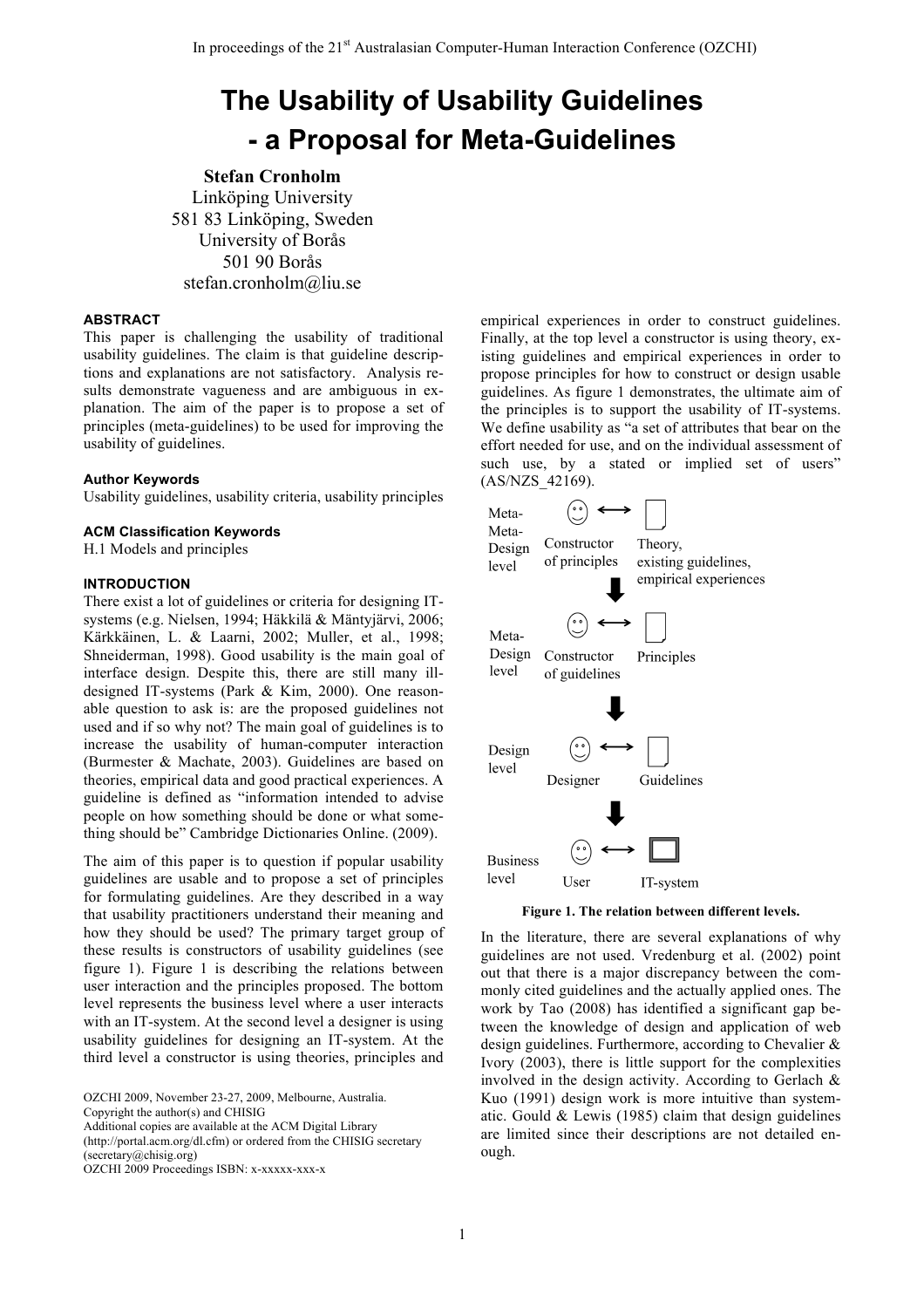According to Burmester and Machate (2003), the designer has to understand the rationale behind the guidelines before applying them. These criticisms described refer to a lack in current descriptions of guidelines and motivate a review of how existing guidelines are described.

A reasonable condition for adopting commonly cited guidelines is that they are expressed in an understandable way. They must be clearly formulated and answer questions like: what is this guideline about, what will I achieve by using this guideline, how should I use this guideline and are there any examples provided.

We have also noticed that usability guidelines usually are presented as flat lists (Nielsen, 1994; Häkkilä & Mäntyjärvi, 2006; Kärkkäinen, L. & Laarni, 2002; Muller, et al., 1998; Shneiderman, 1998). A flat list is an uncategorised list. According to Cronholm & Bruno (2008, 2009) guidelines can reside on different abstractions levels. An example is "Visibility of system status" (Nielsen, 1994) and "Match between the system and real world" (Nielsen, 1994). Clearly, the latter guideline resides on a higher abstraction level than the former one does. We claim that usability guidelines are better understood if they are categorised into different abstraction levels. The advantage and role of a multilevel abstraction hierarchy is discussed in Rasmussen et al. (1994). Rasmussen et al. compares a multilevel abstraction hierarchy with a means-end hierarchy and claim that a multilevel abstraction hierarchy is often used in practical problem solving processes.

The question we ask is related to research performed by Gerlach & Kuo (1991). The aim of their work is to enable design practice to become more systematic and less intuitive than it is today. This aim touches upon the aim of this study. The result of this study could be viewed as a recommendation to formulate guidelines in a more categorized and systematic way. Offering guideline descriptions that are more understandable will increase the conditions for practitioners in choosing relevant usability guidelines and to use them more carefully. In the following section we present the research approach and the theoretical basis used. In section 3 the findings are presented. Finally, conclusions are drawn in section 4.

## **THEORETICAL BASIS**

In order to propose a set of principles for describing guidelines we have been inspired by both theory and existing guidelines (see section Presentation of guidelines analyzed). A guideline is defined as a standard on which a judgment or decision may be based Merriam-Webster's Collegiate Dictionary (2009). It is a basis for comparison, like a reference point against which other 'things' can be evaluated. A principle is a meta-guideline. A metaguideline is a guideline for judging or evaluating guidelines. A meta-guideline resides on a higher level than a guideline and is therefore a guideline of second order.

The theories we have used for deriving analysis principles are ontological determination and linguistic determination. The basic idea of ontology is to understand how the world or 'things' are disposed (Goldkuhl, 2002). The aim is to describe the character of or the attributes that shape a 'thing' or an object. Furthermore, followers of ontology postulate that 'things' can be subdivided into different levels. The ontological analysis has been used for: 1) identifying attributes that constructors of guidelines have been used when describing guidelines and 2) to identify if different levels of guidelines are presented.

If ontological determination is interested in how the world is shaped, then linguistic determination is interested in how we talk about the world (Goldkuhl, 2002). We have used language determination in order to understand the form of language used when describing guidelines. This view on use of language is inspired by work of Ludwig Wittgenstein (1958a, 1958b). According to Wittgenstein one should, among other things, be careful about the use of nouns. Wittgenstein claims that many concepts are given the form of a noun instead of the original adjective form. We normally name this the noun disease. Non-reflected transferring of adjectives or verbs to nouns can lead us to wrongly thinking that there is an object or thing behind the noun when the noun in fact reflects an attribute of an object or a verb.

Our view of usability guidelines is that they represent recommendations and that they are directed towards designers or evaluators. Our interpretation of the meaning of a recommendation is that it should contain both a verb and a noun; i.e. a recommendation to a designer to do something (verb/action) about something (noun/object). Using verbs/actions and nouns/objects together can be viewed as more active way of using the language. An example of a formulation of a guideline description following this form is presented by Shneiderman (1998): "Strive for consistency". The formulation "error prevention" by Nielsen (1994) is an example of a formulation when the verb is missing. We are not saying that there should be an over-use of verbs; rather we are proposing that verbs should be used together with nouns.

#### **RESEARCH APPROACH**

In order to generate principles we have used theories, perceptions of designers and two lists of usability guidelines. The knowledge generated is thereby triangulated by the use of different knowledge sources. The theories used are described above (see section Theoretical basis). Perceptions of designers are gathered by interviews. We have interviewed five usability experts about their opinions about the selected guidelines (see below). The usability experts are employed by different Swedish companies. Their main assignments concern development of web based IT-systems like e-services. Three of them have more than 10 years experience and two less than two years.

We have also induced principles by analysing existing guideline descriptions. Two familiar lists of guidelines are chosen; ten heuristics (Nielsen, 1994) and eight golden rules (Shneiderman, 1998). According to Google Scholar both these publication are highly refereed. That means that these publications have had a significant im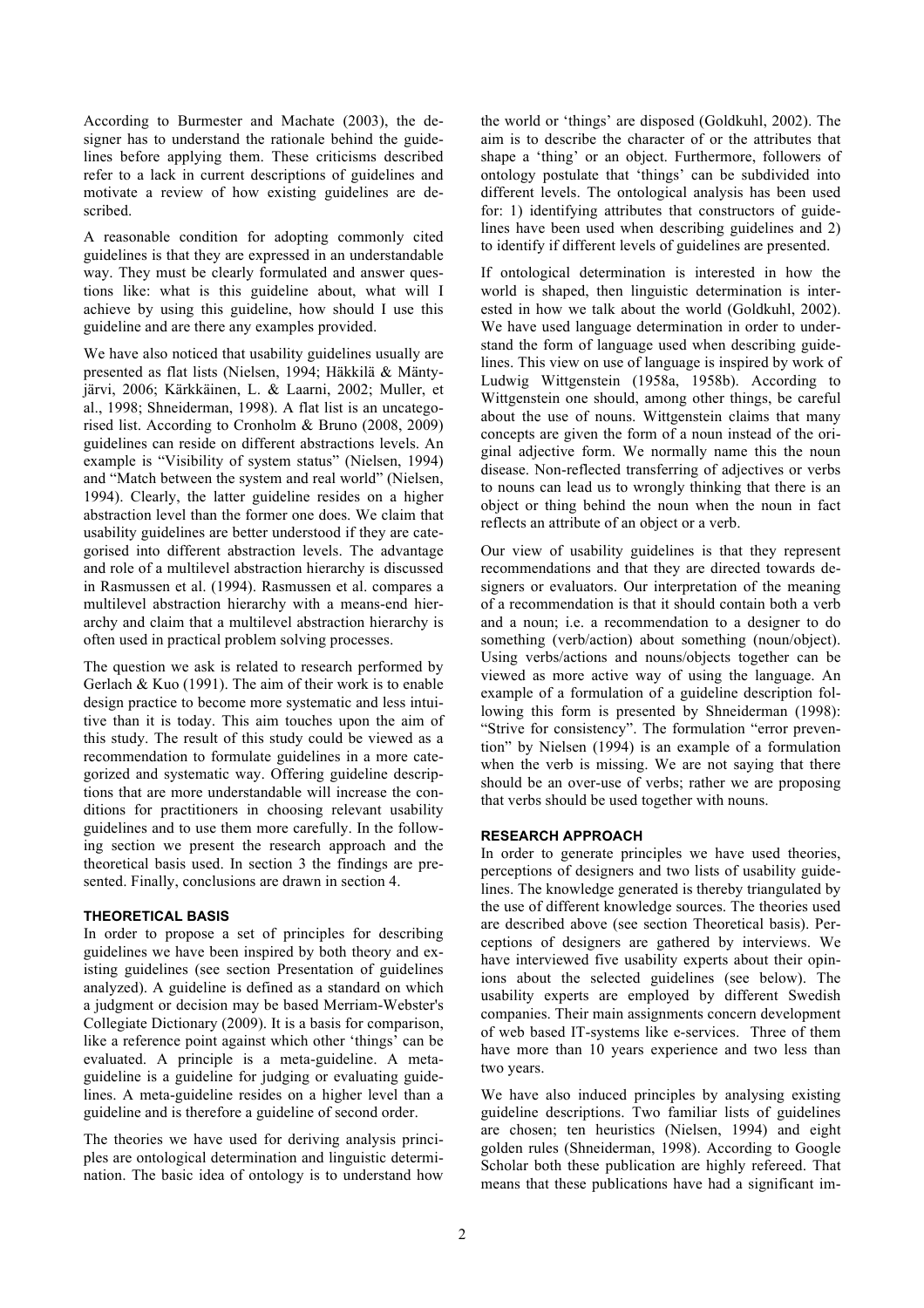pact on design and usability work. In order to induce principles we have used the generic questions: Why, what, how and to whom (who is addressed). We have also been inspired by a question batteries proposed by Strauss & Corbin (1998) and Cronholm & Goldkuhl (2006). Examples of questions borrowed from these batteries are: "What is this sentence about?" and "Why is this formulation hard to comprehend?".

We have analyzed the guidelines individually and the lists as a whole. The aim of analysing the lists as a whole is to understand if individual guidelines are described in a similar way and if relations between guidelines are expressed. The research approach is pictured in figure 2. There has been a direct access and an indirect access to the usability guidelines. A direct access means that we have studied the analyzed the guidelines by ourselves. An indirect access means that we have analyzed designers' perceptions of the guidelines.



**Figure 2. The relation between knowledge sources and development of principles.**

### **PRESENTATION OF GUIDELINES ANALYZED**

The ten heuristics are originally developed by Rolf Molich and Jacob Nielsen (1990). The heuristics have been refined in Nielsen (1994) in order to "derive a set of heuristics with maximum explanatory power." Nielsen (2009). This quote represents very much what this paper is challenging. The ten heuristics read:

| <b>Guideline</b>                                     | <b>Description</b>                                                                                                                                                                                                                                  |
|------------------------------------------------------|-----------------------------------------------------------------------------------------------------------------------------------------------------------------------------------------------------------------------------------------------------|
| Visibility of<br>system sta-<br>tus                  | The system should always keep users<br>informed about what is going on, through<br>appropriate feedback within reasonable<br>time.                                                                                                                  |
| Match be-<br>tween sys-<br>tem and the<br>real world | The system should speak the users' lan-<br>guage, with words, phrases and concepts<br>familiar to the user, rather than system-<br>oriented terms. Follow real-world con-<br>ventions, making information appear in a<br>natural and logical order. |

| User control<br>and freedom                                         | Users often choose system functions by<br>mistake and will need a clearly marked<br>"emergency exit" to leave the unwanted<br>state without having to go through an<br>extended dialogue. Support undo and<br>redo.                                                                              |
|---------------------------------------------------------------------|--------------------------------------------------------------------------------------------------------------------------------------------------------------------------------------------------------------------------------------------------------------------------------------------------|
| Consistency<br>and stand-<br>ards                                   | Users should not have to wonder whether<br>different words, situations, or actions<br>mean the same thing. Follow platform<br>conventions.                                                                                                                                                       |
| Error pre-<br>vention                                               | Even better than good error messages is a<br>careful design which prevents a problem<br>from occurring in the first place. Either<br>eliminate error-prone conditions or check<br>for them and present users with a con-<br>firmation option before they commit to<br>the action.                |
| Recognition<br>rather than<br>recall                                | Minimize the user's memory load by<br>making objects, actions, and options<br>visible. The user should not have to re-<br>member information from one part of the<br>dialogue to another. Instructions for use<br>of the system should be visible or easily<br>retrievable whenever appropriate. |
| Flexibility<br>and effi-<br>ciency of<br>use                        | Accelerators -- unseen by the novice user<br>-- may often speed up the interaction for<br>the expert user such that the system can<br>cater to both inexperienced and experi-<br>enced users. Allow users to tailor fre-<br>quent actions.                                                       |
| Aesthetic<br>and mini-<br>malist de-<br>sign                        | Dialogues should not contain informa-<br>tion which is irrelevant or rarely needed.<br>Every extra unit of information in a dia-<br>logue competes with the relevant units of<br>information and diminishes their relative<br>visibility.                                                        |
| Help users<br>recognize,<br>diagnose,<br>and recover<br>from errors | Error messages should be expressed in<br>plain language (no codes), precisely in-<br>dicate the problem, and constructively<br>suggest a solution.                                                                                                                                               |
| Help and<br>documenta-<br>tion                                      | Even though it is better if the system can<br>be used without documentation, it may<br>be necessary to provide help and docu-<br>mentation. Any such information should<br>be easy to search, focused on the user's<br>task, list concrete steps to be carried out,<br>and not be too large.     |

### **Table 1. Ten Heuristics (Nielsen, 1994).**

The eight golden rules are developed by Ben Shneiderman and published in "Describing the User Interface" (1998). "Describing the User Interface" has been published in several editions. The first one is dated 1987 and the last one is dated 2009. Shneiderman proposed this collection of principles that are derived heuristically from experience and applicable in most interactive systems after being properly refined, extended and interpreted. The eight golden rules are claimed to be a guide to good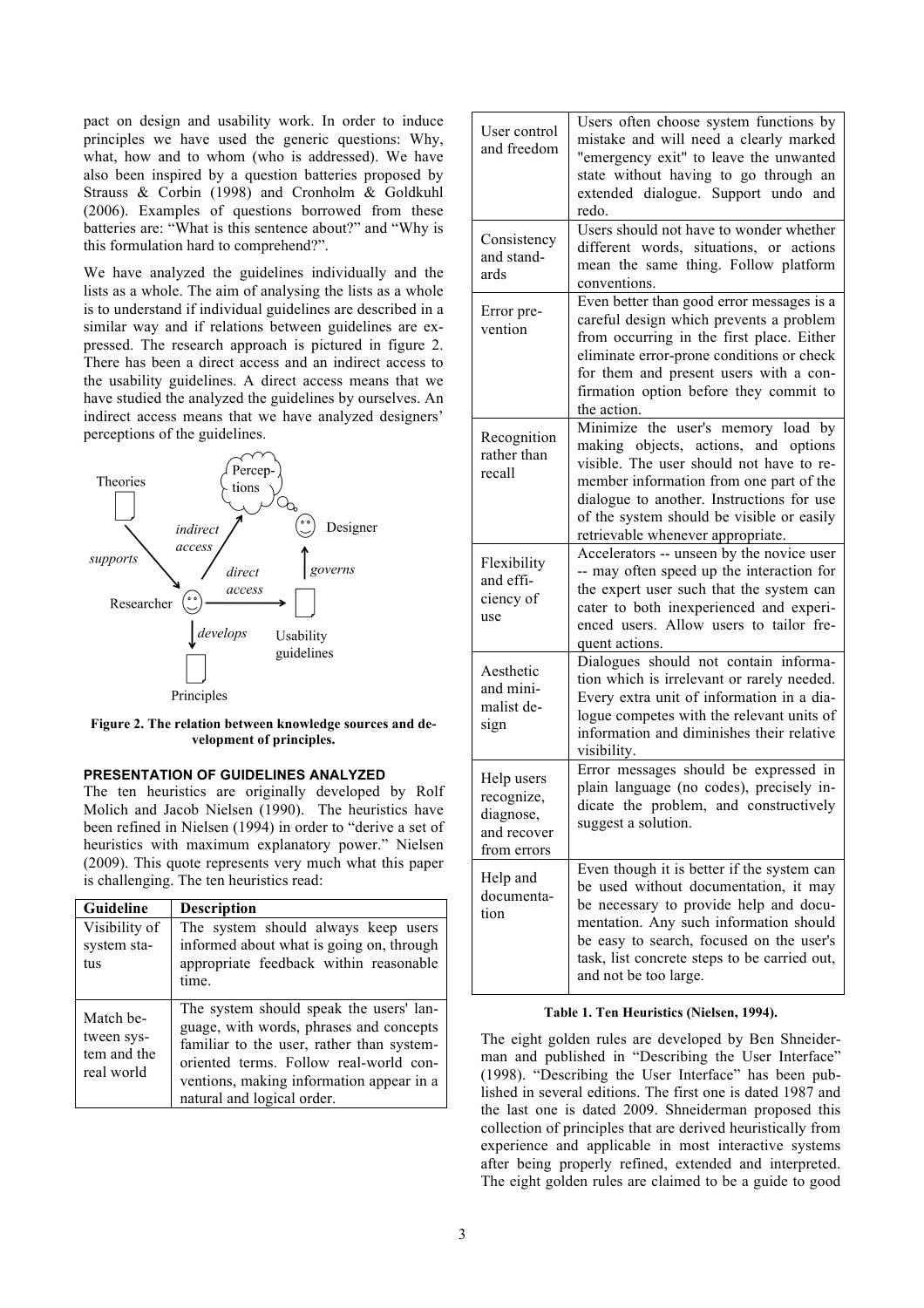interaction design (Shneiderman, 1998). They read:

| Guideline                                           | <b>Description</b>                                                                                                                                                                                                                                                                                                                                                                                                        |
|-----------------------------------------------------|---------------------------------------------------------------------------------------------------------------------------------------------------------------------------------------------------------------------------------------------------------------------------------------------------------------------------------------------------------------------------------------------------------------------------|
| Strive for<br>consistency                           | Consistent sequences of actions should<br>be required in similar situations; identi-<br>cal terminology should be<br>used<br>in<br>prompts, menus, and help screens; and<br>consistent commands should be<br>em-<br>ployed throughout.                                                                                                                                                                                    |
| Enable fre-<br>quent users<br>to use short-<br>cuts | As the frequency of use increases, so do<br>the user's desires to reduce the number of<br>interactions and to increase the pace of<br>interaction. Abbreviations,<br>function<br>keys, hidden commands, and macro fa-<br>cilities are very helpful to an expert user.                                                                                                                                                     |
| Offer in-<br>formative<br>feedback                  | For every operator action, there should<br>be some system feedback. For frequent<br>and minor actions, the response can be<br>modest, while for infrequent and major<br>actions, the response should be more<br>substantial.                                                                                                                                                                                              |
| Design dia-<br>log to yield<br>closure              | Sequences of actions should be orga-<br>nized into groups with a beginning, mid-<br>dle, and end. The informative feedback<br>at the completion of a group of actions<br>gives the operators the satisfaction of<br>accomplishment, a sense of relief, the<br>signal to drop contingency plans and<br>options from their minds, and an indica-<br>tion that the way is clear to prepare for<br>the next group of actions. |
| Offer simple<br>error han-<br>dling                 | As much as possible, design the system<br>so the user cannot make a serious error.<br>If an error is made, the system should be<br>able to detect the error and offer simple,<br>comprehensible mechanisms for han-<br>dling the error.                                                                                                                                                                                   |
| Permit easy<br>reversal of<br>actions.              | This feature relieves anxiety, since the<br>user knows that errors can be undone; it<br>thus encourages exploration of unfa-<br>miliar options. The units of reversibility<br>may be a single action, a data entry, or a<br>complete group of actions.                                                                                                                                                                    |
| Support<br>internal lo-<br>cus of con-<br>trol      | Experienced operators strongly desire the<br>sense that they are in charge of the sys-<br>tem and that the system responds to their<br>actions. Design the system to make users<br>the initiators of actions rather than the<br>responders.                                                                                                                                                                               |
| Reduce<br>short-term<br>memory<br>load              | The limitation of human information<br>processing in short-term memory<br>re-<br>quires that displays be kept<br>simple,<br>multiple page displays be consolidated,<br>window-motion frequency be reduced,<br>and sufficient training time be allotted<br>for codes, mnemonics, and sequences of<br>actions.                                                                                                              |

**Table 2. Eight Golden Rules (Shneiderman, 1998).**

## **RESULTS**

The following analysis aims at proposing principles for how to formulate guidelines. In the first subsection below the results from the interviews of usability experts are presented. In the following subsection, results have been generated by analysing the two lists through inducing principles and through using theories. In the last subsection a summary of the generated principles is presented.

# **Analysis results**

## *Results from interviews*

All the interviewed usability experts are familiar with the ten heuristics (Nielsen, 1994) and the eight golden rules (Shneiderman, 1998). The overall result is that none is slavishly following the usability guidelines. Their answer to the question "Do you use usability guidelines for design or evaluation?" was at first "no, not really". After refining the question they agreed that usability guidelines are implicitly used. All the usability experts are implicitly using guidelines that are primarily based on experiences from earlier assignments.

Their answer of the question "why are you not using the familiar and well-known ten heuristics and eight golden rules?" was: "they are not good enough, they don't correspond to my needs", "they are not detailed enough", "they are too general" and "they don't tell me how to do". In summary most of the answers are negative towards the guidelines. A positive answer reads: "I have used some of them as inspiration".

Another experience concerned a situation where multiple evaluators were engaged. It often proves difficult for evaluators to reliably interpret the guidelines and identify the same usability issues. The answers contain several possible candidates for generating principles such as relevance ("correspond to my needs"), level of detail, abstraction level and how to do.

# *Results from analyzing the guidelines*

By asking the question "why is this guideline important" the principle of *relevance* is generated. Many of the guideline descriptions are formulated as a motivation of why something is important. Examples of sentences that motivate the guidelines are "Users often choose system functions by mistake and will need a clearly marked "emergency exit" to leave the unwanted state" (see User control and freedom) and "Every extra unit of information in a dialogue competes with the relevant units of information and diminishes their relative visibility" (see Aesthetic and minimalist design).

By reading the guideline descriptions it is also obvious that the *language form* consists of both objects and actions, that is, the principles of *what-to-do* and *how-to-do* are generated. Examples of what to do are "… appropriate feedback …" (see Visibility of system status) and "Accelerators …" (see Flexibility and efficiency of use). The guideline descriptions contain several examples of what to do and how to do. But there are no illustrative concrete examples provided. The guidelines are formu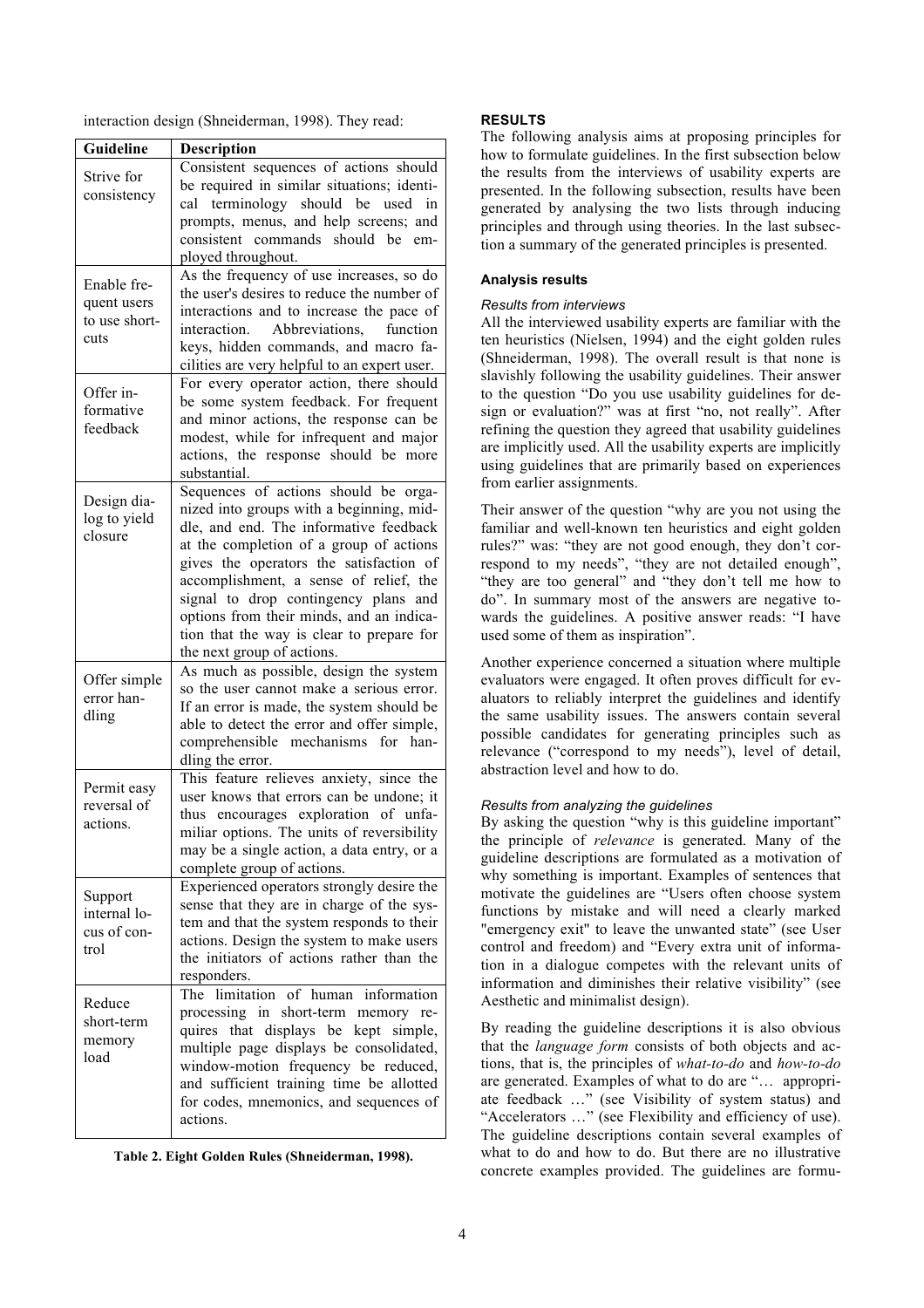lated as "Support undo and redo" (see User control and freedom and "As much as possible, design the system so the user cannot make a serious error" (see Offer simple error handling). The descriptions are not informing the designer about how to do on a more concrete level.

The *abstraction level* used for most of the guideline description is considered as fairly concrete. Examples of concrete descriptions are: "For every operator action, there should be some system feedback" (see Offer informative feedback) and "Follow platform conventions" (see Consistency and standards). When reading the labels of the guidelines and their corresponding descriptions, it is obvious that some of them reside on different *abstraction levels*. There is no doubt that "User control and freedom" is a relevant guideline. The description is clear and understandable. But there is a problem with the abstraction levels used. The label is formulated on high abstraction level and the description is formulated on very concrete level. Does not the guideline "User control and freedom" embrace more than undo and redo? The problem of different abstraction levels is also valid for the guideline "Flexibility and efficiency". It is hard to understand why flexibility is limited to the use of accelerators and why flexibility is limited to allow a user to tailor frequent actions. Do "Flexibility and efficiency" not address more than accelerators and tailoring? Clearly, the label is formulated on a higher abstraction level than the text below.

In the label of the guideline "Match between system and the real world**"** the concept of "real world" is used while the concept of users' language is used in the description. It seems like these two concepts have been mixed up. The use of mixed up concepts contributes to confusion. According to our understanding a more preferable term to use is "usage context". From this observation the principle of *comprehendible* is generated.

By reading the guideline "Enable frequent users to use shortcuts" it is clear that the guideline addresses frequent users; not expert users. Our interpretation is that there is confusion about frequent users and expert users. A frequent user does not have to be an expert user that prefers accelerators. This observation generates the principle of *precision*. The precision of what is talked about it not sufficient. Elaborating on the concepts of expert and frequent users made us think about the opposite concepts; novice users and non-frequent users. The label is limited to address expert users. This reflection has generated the principle of *exclusive/inclusive*.

Furthermore, analysing the guideline "Aesthetic and minimalist design" reveals that the description is explaining "minimalism" but there is no explanation for "aesthetic". Omitting "aesthetic" has generated the principle of *completeness*.

So far, analysing the guidelines one by one has generated the principles. The next step is to analyse the lists of guidelines as a whole. By asking the question of *who* is addressed in the guideline descriptions it is clear that the guideline constructors are "talking" to a designer/evaluator.

Looking closer at the ten heuristics reveals that there is a difference in how the guideline descriptions are expressed. There are some descriptions that end with concise imperative and give the impression to function as a summary of the whole description of the guideline. Examples are "Support undo and redo" (see User control and freedom) and "Follow platform conventions" (see Consistency and standards). This way of expressing the guideline is not used in several other descriptions. This observation generates the principle of *homogeneous structure*.

Another observation made is that most of the ten heuristics consist of two concepts in the label. For some of them it is unclear why these two concepts are grouped. For example, "User control and freedom" is grouped. The link is not explained. It is questionable if freedom always should be seen as something positive. Treating user control and freedom, as two separated guidelines will probably make them easier to explain. It is also questionable why "Flexibility and efficiency of use" are related. According to our understanding flexibility and efficiency represent two different categories. If two powerful concepts like flexibility and efficiency should be grouped together, it is necessary to inform why and how they are related. The guideline "Aesthetic and minimalist design" can be criticised in the same way. The list of eight golden rules is not grouping guidelines of different character. This observation has generated the principle of *strive for simplicity.*

As said above, it is not obvious why "Flexibility" and "Efficiency" are discussed together. Rather, concepts discussed together should be related in order to improve the understanding. Related concepts can be adjacent concepts and contradictory concepts. Adjacent concept can be used for describing different aspects and thus enable an improved understanding (McQuaill, 2005). Using contradictory concepts is based on Hegel's method of logic. The method is based on the concept of advancing contradictory arguments, of thesis and antithesis (Croce, 1985). A contradictory argument to flexibility is standardization. Discussing flexibility and standardization in the same guideline will support the designer's understanding of a larger wholeness. In order to increase the understanding, this observation has generated the principle of *describe adjacent and contradictory concepts in the same context*.

Finally, both lists are presented as flat lists. It seems like most of them have relations to other guidelines. The guidelines can be examples of other guidelines or they reside on a higher abstraction level. The advantage of using multilevel abstraction hierarchy is discussed in section 1. This observation has generated the principle of *categorisation*. Examples of guidelines that probably are related to other guidelines are: "Consistency and standards" seems to be related to "Match between the system and the real word". Both are informing about the import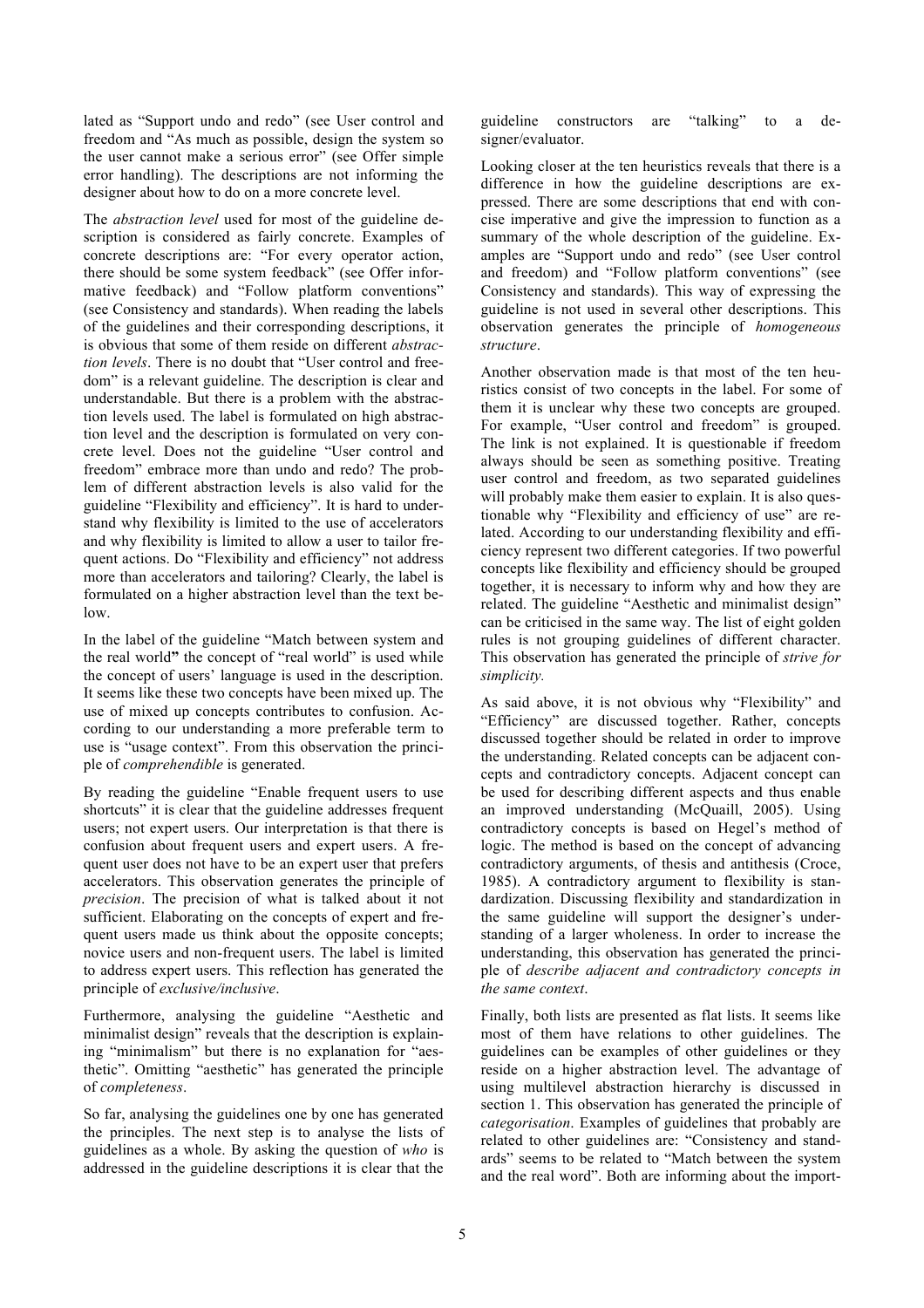ance of following conventions. Another example is "Error prevention"; preventing users from doing mistakes or errors relates to "support undo and redo" (see User control and freedom). Preventing is referred to a situation before the action is performed and "support undo or redo" refers to a situation after the action is performed.

Referring to a situation after the action is wrongly performed is normally referred to as error recovery (Shneiderman, 1998). According to our understanding, error handling is a process of its own that should be supported by all the other guidelines. The categorisation of the heuristics can thereby be questioned. An alternative is to discuss error handling as a whole instead of splitting error handling into different guidelines (see also "Help users to recognize, diagnose and recover from errors).

#### *Summary of principles*

The analysis has demonstrated that the descriptions of the analysed guidelines can be improved. Based on this analysis a set of principles has been generated. The generated principles are: *relevance, language form, what-todo, how-to-do, abstraction level, precision, exclusive/inclusive, completeness, who-is-addressed, homogeneous structure, strive for simplicity, categorisation, and describe adjacent and contradictory concepts in the same context.*

The principle of *relevance* is a recommendation for why a specific guideline is important to consider while designing or evaluating an IT-system. The formulation of this guideline should also inform the designer/evaluator of for whom this guideline is relevant, when it is relevant and for which specific situation it is applicable. An IT-system is not supporting any situation; the aim of an IT-system is to support a specific business and its specific business goal. It should be clear to a designer if a guideline is applicable or not to the specific situation at hand.

The principle of *language form* refers to how the description of the guideline is formulated. A guideline is per se a recommendation or guideline. In our opinion the description should therefore be expressed in active form instead of a more passive descriptive form. In an active form, the formulation is an imperative to a designer/evaluator. The imperative consists of a verb/action together with a noun/object. An imperative informs the designer/evaluator clearly about *what-to-do*. There should be no hesitation of what the designer/evaluator is to achieve. The language used should therefore be clear and simple. In order to achieve the recommendation of *whatto-do* a guideline description should also consist of a proposal of *how-to-do*. To support the description of *how-todo* illustrative examples can be provided.

The principle of *abstraction level* refers to the label of the guideline and the description of the guideline should be in accordance. We are encouraging guideline descriptions that consist of different abstraction levels since the use of abstraction levels support the comprehensibility. The traceability between the abstraction levels should be visible. If there is a gap between abstraction levels the risk of confusion is obvious.

The principle of *precision* has to do with the meaning of concepts. The choice of concept should be done carefully and the concept chosen should be precise enough in order to avoid confusion. Furthermore, concepts should be problematized in accordance to the principle of *exclusive/inclusive*.

All concepts used, either in the label or in the description, should be explained. If explanations are omitted there is a risk for confusion that may lead to the guidelines being abandoned. The principle of *completeness* recommends that the guideline descriptions consist of an internal logic and cohesion.

The principle of *who-is-addressed* should be perceived as a recommendation to check that all the guideline descriptions are addressing the right addressee. There should be no confusion of to whom the descriptions are directed.

The principle of *homogeneous structure* concerns the structure of the descriptions. All the guideline description should consistently, if possible, be constructed after the same underlying model. A good idea can be to start with a description of why this guideline is important, explain the concepts used and end with short and concise imperative together with an illustrative example.

The principle of *strive for simplicity* is encouragement to not include unrelated concepts in the same guideline description. For all the concepts included, relations should be clearly expressed. Involving unrelated concepts in the same description will increase the complexity and thereby reduce the comprehensibility.

The principle of *categorisation* concerns the grouping of the guidelines proposed. Obviously, there are relations between guidelines. Instead of presenting them as a flat unordered list related guidelines should be categorised. Categorising guidelines means that different levels of guidelines are identified. Categories can be divided into sub-categories and they can be abstracted to higher levels. According to Rasmussen et al., categorising guidelines supports practical problem solving processes (Rasmussen et al., 1994).

The aim of the principle *describe adjacent and contradictory concepts in the same context* is to provide a richer description and to reduce the risk of the guideline to be perceived as being too simple or too naive. By discussing different related concepts together the guideline will hopefully be perceived as more informative and supportive.

The principle of *comprehendible* proposes that the concepts and expressions used should be familiar and that the guideline descriptions should be understandable. The recommendation of familiarity is similar to the idea behind the guideline "Match between system and the real world". Replace the word "system" with "guideline description" and the word "real world" with the "practitioners' language" and the need of the familiarity aspect is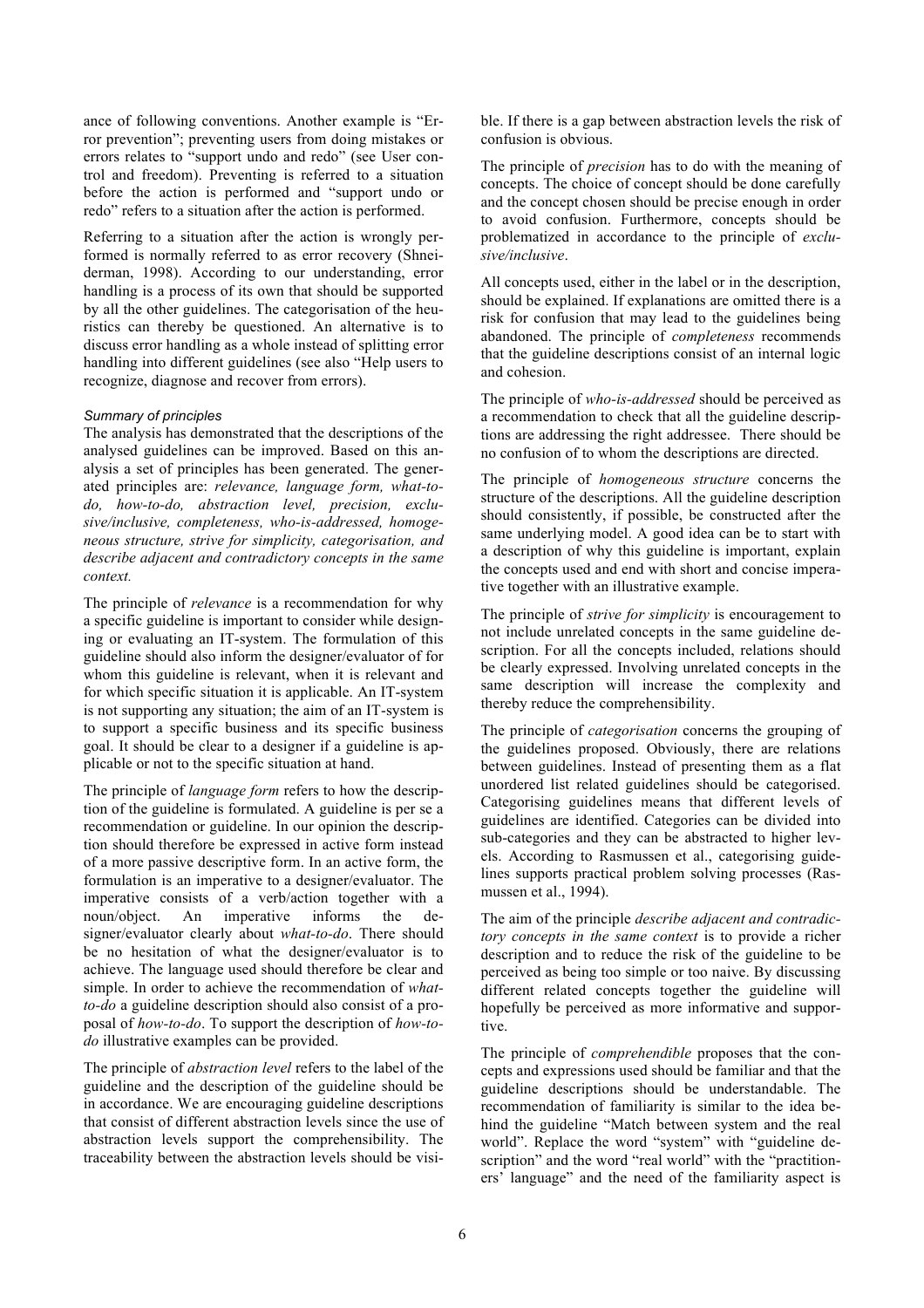considered. *Comprehendible* can also be viewed as a result of how successfully all the other principles have been implemented. That is, the comprehensibility of a guideline description will increase if the formulations are described according to the principles proposed.

In figure 3 the principles are categorized into a hierarchy. Instead of presenting the principles as a flat list the aim of the hierarchy is to support the understanding of how the principles are related to each other. A flat list can virtually provide a good overview of its content; but the structure is too simplified and can thereby blindside the user. Designing IT-system is a complex task and consequently we need tools that support complexity.



**Figure 3. Categorization of principles.**

#### **CONCLUSIONS**

The analysis of this study has revealed vagueness and ambiguousness in the analyzed usability descriptions. The aim of guidelines is to support designers/evaluators when designing/evaluating IT-systems. The primary aim of the principles is to support constructors in describing the guidelines, but the ultimate aim is to support humancomputer interaction. At first sight the distance between the top level and the bottom level in figure 1 can be perceived as too complex. There is communication transferred between:

- Researcher and constructors of guidelines
- Constructors of guidelines and designers
- Designers and IT-system

The risk of communication failure or misunderstanding along the way is obvious. For almost all design situations the meaning of a guideline is a matter of interpretation. We agree, but nevertheless usability guidelines should be described in a way that they are perceived as usable. The aim of this study is to reduce the risk of communication failure. The proposal can therefore be interpreted as an imperative to provide good descriptions.

Related questions to this study are "is a guideline worth following?" and "how do I know that using a guideline will result in a more usable IT-system?". According to our knowledge there are no studies that present any evidence of improvements of using guidelines. Spool (2009) supports the question in this study by claiming that a condition for measuring guidelines is that they are measurable Spool (2009). The claim of Spool can be viewed as another motive for providing usable descriptions.

Van Welie (1994) discusses guidelines and heuristics as means for assistance in improving the usability while designing. Furthermore they claim that in practice the available checklists, tests, guidelines etc. differ in terms of structure, content and terminology. Their claim supports the need of more descriptive guidelines.

A proposal for future research is 1) describe guidelines according to the principles and 2) test the guidelines in real development/evaluation projects. Spool [30] discusses the problem of measuring guidelines and claims that a condition for being successful in testing guidelines is that they are well described. Spool also discusses the risk of using untested guidelines and claim that the use of tested guidelines is a key to success.

The analysis has revealed some major deficiencies in how to describe and explain usability guidelines. Despite this, the guidelines have had a major impact and on both practitioners and academics around the world. The question "How come" is of course of interest but is outside the scope of this paper. This work should not be perceived as finished; rather it is a start for further elaboration on recommendations for how to describe principles.

### **REFERENCES**

- AskOxford. Oxford Dictionaries. http://www.askoxford.com. Accessed Jan 30, 2009,
- AS/NZS\_4216. "Information technology—Software product evaluation—Quality characteristics and guidelines for their use," 0 7262 9071 8, Australian/New Zealand Standard, Homebush NSW 2140 Australia, Wellington 6001 New Zealand, p. 20.
- Burmester, M., Machate J. Creative Design of Interactive Products and Use of Usability Guidelines - a Contradiction, in Human-Computer Interaction: theory and practice (eds Julie A. Jacko, Constantine Stephanidis, Don Harris). Lawrence Erlbaum Associates, (2003).
- Cambridge Dictionaries Online. (2009). http://dictionary.cambridge.org/. Accessed May 18, 2009.
- Chevalier, A., Ivory, M.Y., Web site designs: Influences of designer's expertise and design constraints. International Journal of Human-Computer Studies, 58,1 (2003), p. 57-87.
- Croce, B. What is Living and What is Dead of the Philosophy of Hegel, University Press of America. (1985).
- Cronholm, S., Goldkuhl, G. Involving Novice Users in Document-Driven System Requirements Analysis. In Journal of Information, Information Technology, and Organizations, Vol 1, (2006). pp. 131-149.
- Cronholm, S., & Bruno, V. Usability of IT-Systems is More than Interaction Quality – The Need for Com-